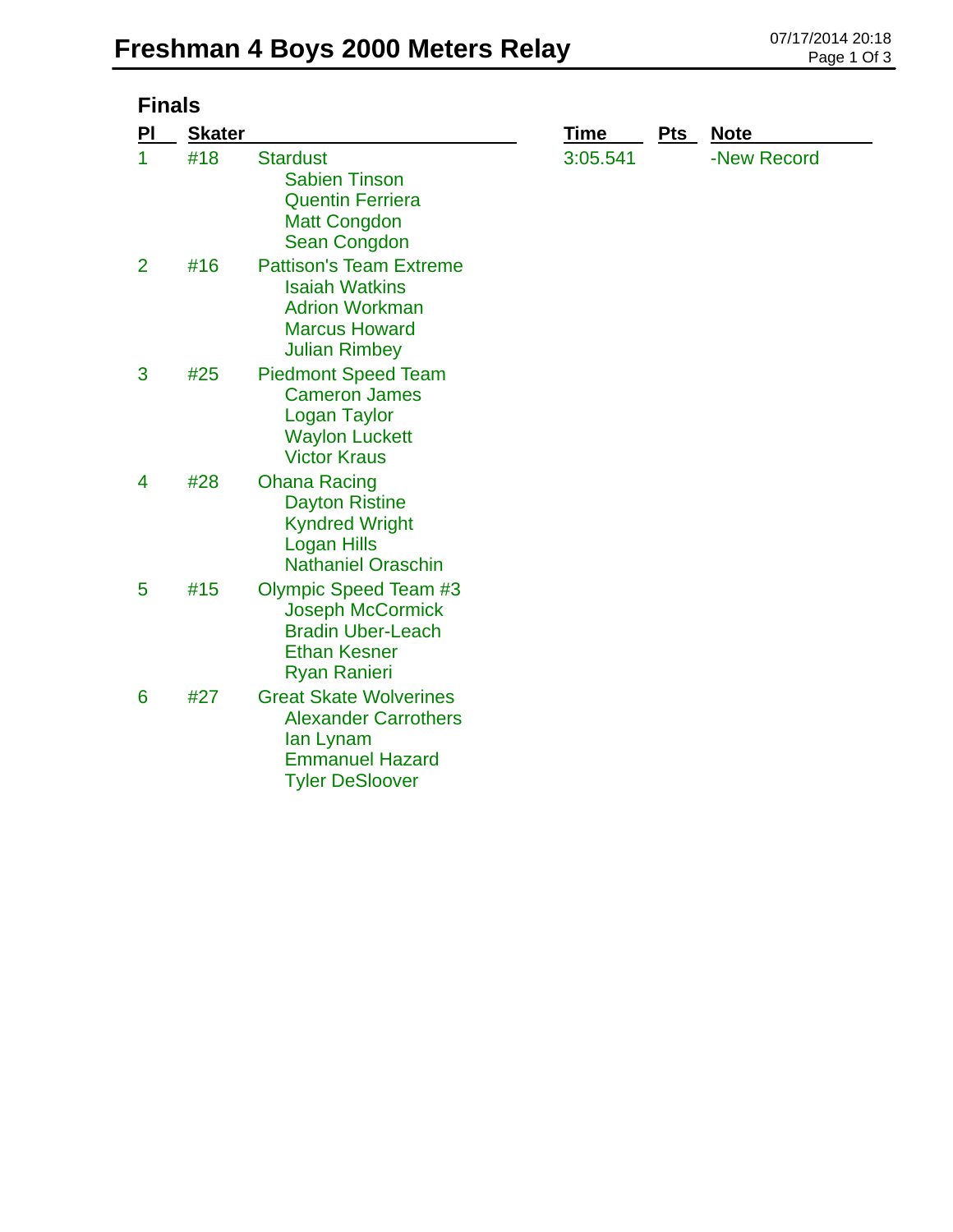## **Freshman 4 Boys 2000 Meters Relay** 07/17/2014 20:18

| Heat #1        |               |                                                                                                                                   |             |            |                |
|----------------|---------------|-----------------------------------------------------------------------------------------------------------------------------------|-------------|------------|----------------|
| PI             | <b>Skater</b> |                                                                                                                                   | <b>Time</b> | <b>Pts</b> | <b>Note</b>    |
| 1              | #18           | <b>Stardust</b><br><b>Sabien Tinson</b><br><b>Quentin Ferriera</b><br><b>Matt Congdon</b><br>Sean Congdon                         | 3:11.780    |            | C <sub>1</sub> |
| $\overline{2}$ | #16           | <b>Pattison's Team Extreme</b><br><b>Isaiah Watkins</b><br><b>Adrion Workman</b><br><b>Marcus Howard</b><br><b>Julian Rimbey</b>  |             |            | A <sub>1</sub> |
| 3              | #15           | <b>Olympic Speed Team #3</b><br><b>Joseph McCormick</b><br><b>Bradin Uber-Leach</b><br><b>Ethan Kesner</b><br><b>Ryan Ranieri</b> |             |            | <b>B3</b>      |
| 4              | #17           | <b>Fast Forward Racing #2</b><br><b>Aiden Brown</b><br><b>Davin Baker</b><br><b>Nicholas Hoff</b><br><b>Noah Whitney</b>          |             |            | <b>B2</b>      |
| 5              | #19           | <b>Team United</b><br><b>Nate Cassube</b><br>Nicco Romeo<br><b>Donovan Graves</b><br><b>Zachary Belt</b>                          |             |            | E <sub>1</sub> |
|                |               | Auburn Speed Team #3<br>Fernando Ulloa Jr<br><b>Patrick Konecny</b><br><b>Noah Willhite</b><br><b>Alex Pak</b>                    |             |            | AЗ             |